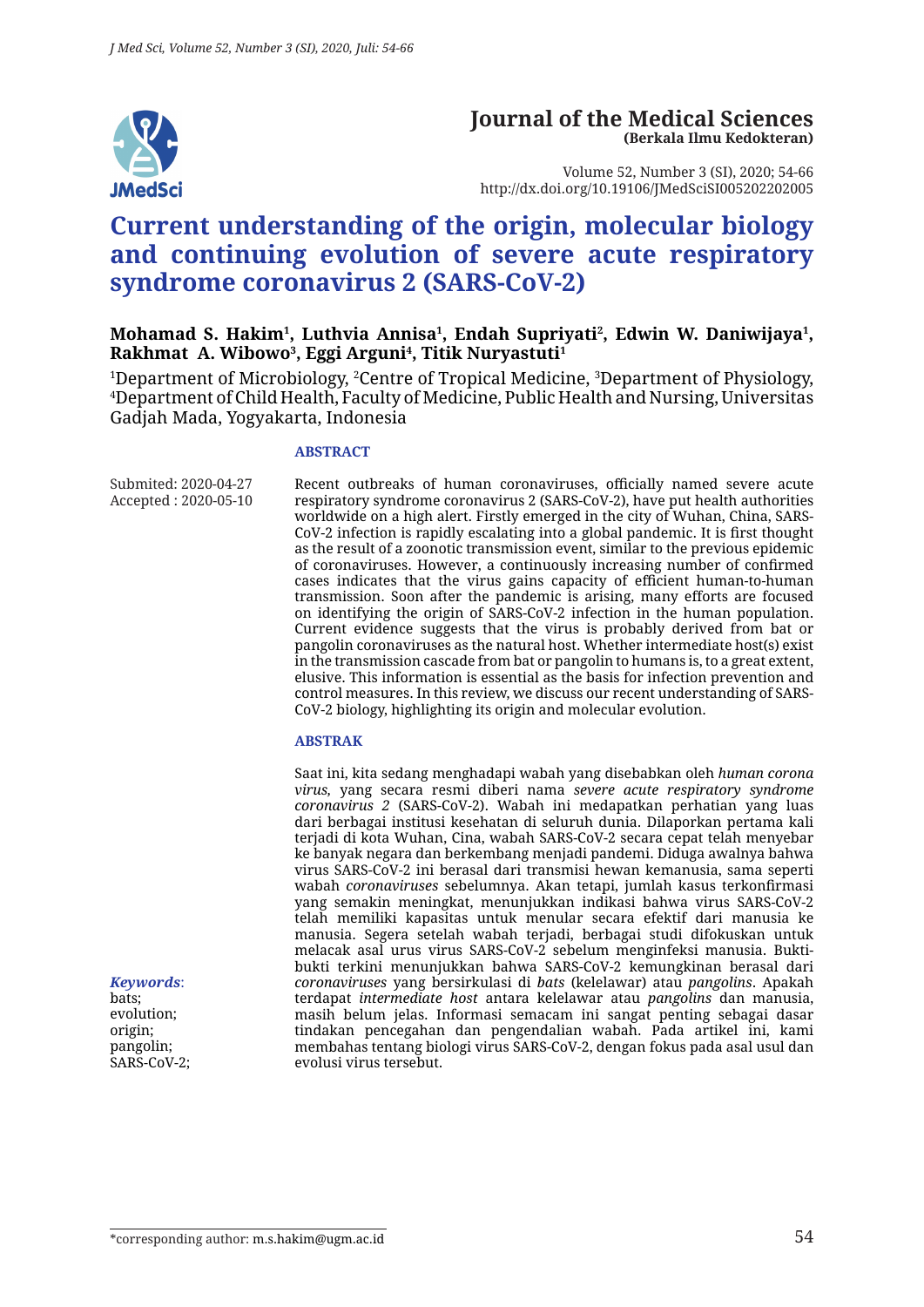### **INTRODUCTION**

Coronaviruses (CoVs) are a large family of RNA viruses infecting humans and many different animal species, including bats, swine, camels, cats, dogs, and other wildlife animals. In animals, CoVs may cause a variety of respiratory, gastrointestinal, hepatic, and neurologic infections with different clinical severity. For a long period, it has been recognized four strains of human CoVs (HCoV-NL63, HCoV-229E, HCoV-OC43, and HKU1), which cause only mild upper respiratory infections in immunocompetent individuals with unknown fatalities. Therefore, they are first considered as low pathogenic viruses in humans.1 However, the emergence of two novel human CoV strains responsible for worldwide outbreaks, i.e., severe acute respiratory syndrome CoV (SARS-CoV) (2002) and Middle East respiratory syndrome CoV (MERS-CoV) (2012), highlights the characteristics of CoV as highly pathogenic viruses that potentially cause lethality in the human population.2,3

More than 8,000 cases were identified during the SARS-CoV outbreak firstly emerged in Guangdong province, China, with about 774 fatalities  $(\pm 10\%$ case fatality rate, CFR). Since then, SARS-CoV has been successfully contained and eradicated.4 In 2012, MERS-CoV outbreak firstly emerged in Jeddah, Saudi Arabia<sup>5</sup>, more than 2,400 cases were detected with ±34% CFR. In contrast to SARS-CoV, MERS-CoV continuously re-emerges through sporadic cases both in the community and in the hospital.4

Less than 20 years after the first deadly SARS-CoV outbreak, another crisis of viral pneumonia was recently emerged in the city of Wuhan, China. $6,7$  The third highly pathogenic human CoV, officially named as SARS-CoV-2,<sup>8</sup> has been quickly identified as the causative agent of this rapidly spreading coronavirus disease 2019 (COVID-19).6 SARS-CoV-2 has ±80% genomic similarity with SARS-CoV, hence its name.7 Both viruses have also been suggested to evolve from SARS-related CoV (SARSr-CoV) circulating in bats and employ the similar cell entry receptor (angiotensin-converting enzyme II, ACE2).7 Despite these similarities, the pandemic profile is different, in terms of its level of adaptation, virulence and transmissibility.9 It is currently estimated that the average basic reproduction number (*R0* ) of SARS-CoV-2 is 3.28 (median 2.79), indicating that the confirmed cases will continuously increase.10 About four months since the beginning of the outbreak, by 26 April 2020, COVID-19 has been confirmed in more than 2,8 million cases worldwide. Moreover, 193,710 deaths were reported in more than 200 countries and territories.<sup>11</sup> We here discussed our recent understanding of SARS-CoV-2 biology, highlighting its origin and molecular evolution.

### **DISCUSSION**

#### **The molecular biology of SARS-CoV-2**

CoVs are enveloped, singlestrand, positive-sense RNA viruses of approximately 26-32 kilobases (kb) in length, and thus it is known as the largest RNA virus.12 In addition, 5'-capped and poly (A) tail are present on the 5'- and 3'-end of the genome, respectively. CoVs form spherical viral particles of 100-160 nm in diameter. The viral membrane is composed of the spike (S) glycoprotein, the membrane (M) glycoprotein, and the envelope (E) protein, surrounding a flexible nucleocapsid (N) (FIGURE 1A).13 CoVs belong to the family of *Coronaviridae,* within the subfamily of *Coronavirinae.* It is then further divided into *Alpha-(α), Beta-(β), Gamma-(γ),* and *Delta-(δ) coronavirus* based on serologic, genomic structures, and phylogenetic relationships.The four strains of "low pathogenic" coronavirus belong to the genus of *Alphacoronavirus* subgroup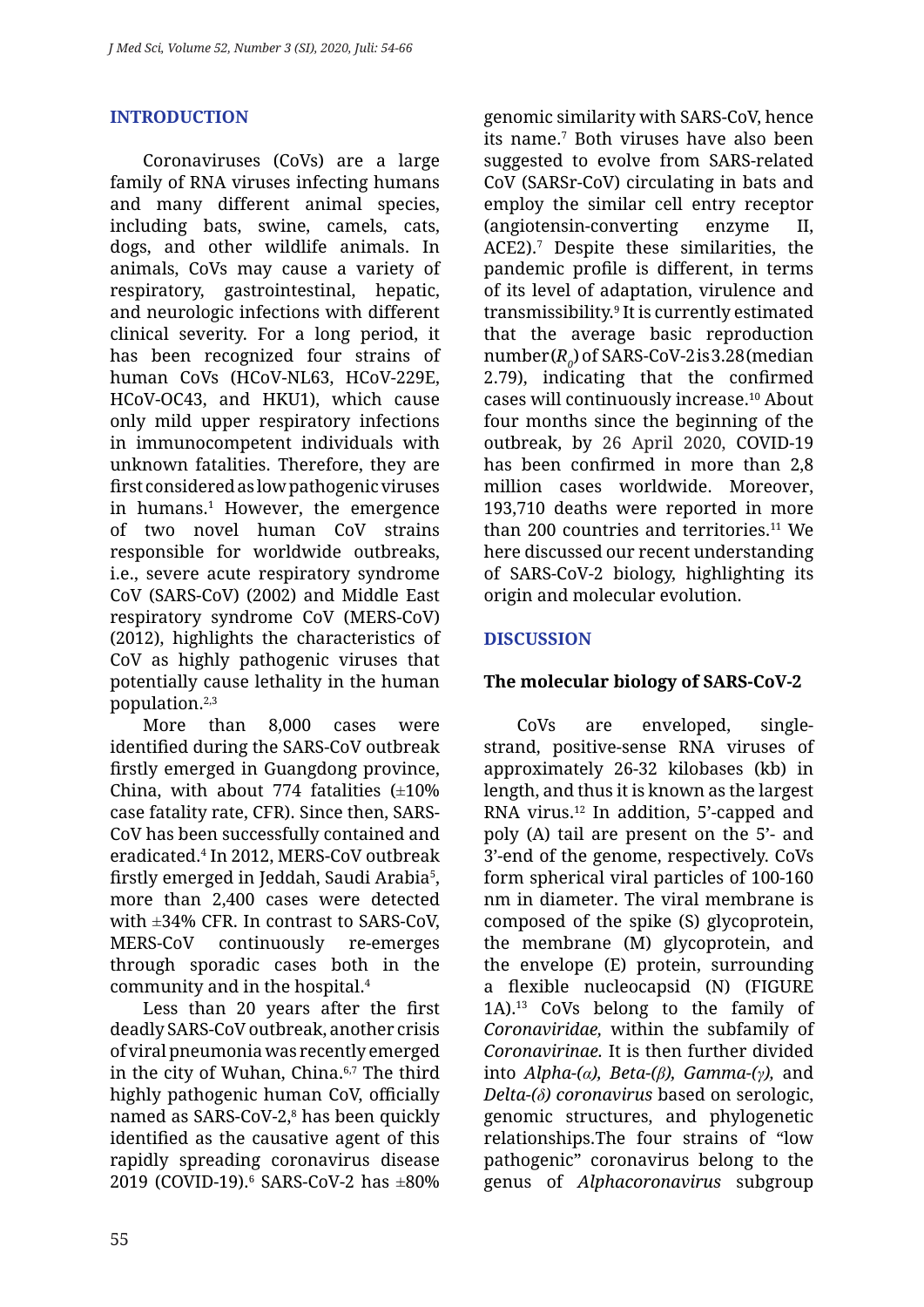1b (HCoV-NL63 and HCoV-229E) and *Betacoronavirus* sub group 2a (HCoV-OC43 and HCoV-HKU1).2 Interestingly, all three strains of highly pathogenic CoVs

(SARS-CoV, MERS-CoV, and SARS-CoV-2) cluster together within the subgroup 2b of *Betacoronavirus* genus.14



FIGURE 1. A. Coronavirus viral particles consist of four structural proteins, i.e., spike (S), envelope (E), membrane (M), and nucleocapsid (N). The S protein forms a layer of glycoproteins that protrude from the envelope. B**.** A large portion of the genome of SARS-CoV, MERS-CoV, and SARS-CoV-2 is made up of a single open reading frame 1ab (orf1ab). This gene encodes a "giant" polyprotein (pp), pp1ab, which is further cut off by two viral-derived proteases to release 15 nonstructural proteins (nsp) for SARS-CoV-2 and 16 nsp for SARS-CoV and MERS-CoV. Another orf (orf1a) is also generated by a programmed ribosomal frameshifting during translation process in the ribosome. A single nsp (nsp11) is missing in the genome of SARS-CoV-2. The remaining 3'-end of the genome encodes the structural protein S, E, M, and N. Eight (for SARS-CoV and SARS-CoV-2) or five (for MERS-CoV) open reading frames (ORF) encoding so-called accessory proteins are interspersed between and within these structural protein-coding regions.

#### *The genomic structure of SARS-CoV-2*

The basic genomic structure of SARS-CoV-2 is similar with the other CoVs within the subgroup 2b of *Betacoronavirus*  genus (FIGURE 1B).14 A large portion of the genome starting from its 5'-end is made up by a single open reading frame 1ab (orf1ab). This gene encodes a "giant" polyprotein, pp1ab, which is further cut off by two viral-derived proteases to release 15 non-structural proteins (nsp, nsp1-nsp10 and nsp12-nsp16). $15$ Another orf (orf1a) is also generated by a programmed ribosomal frameshifting, encoding pp1a protein which is further cleaved into ten non-structural proteins (nsp1-nsp10).15 Those proteins are mainly involved in replication and transcription of the genome in the early phase of the viral life cycle in the infected cells.16 The remaining 3'-end of the genome encodes the structural protein S, E, M, and N. Eight open reading frames (ORF) encoding so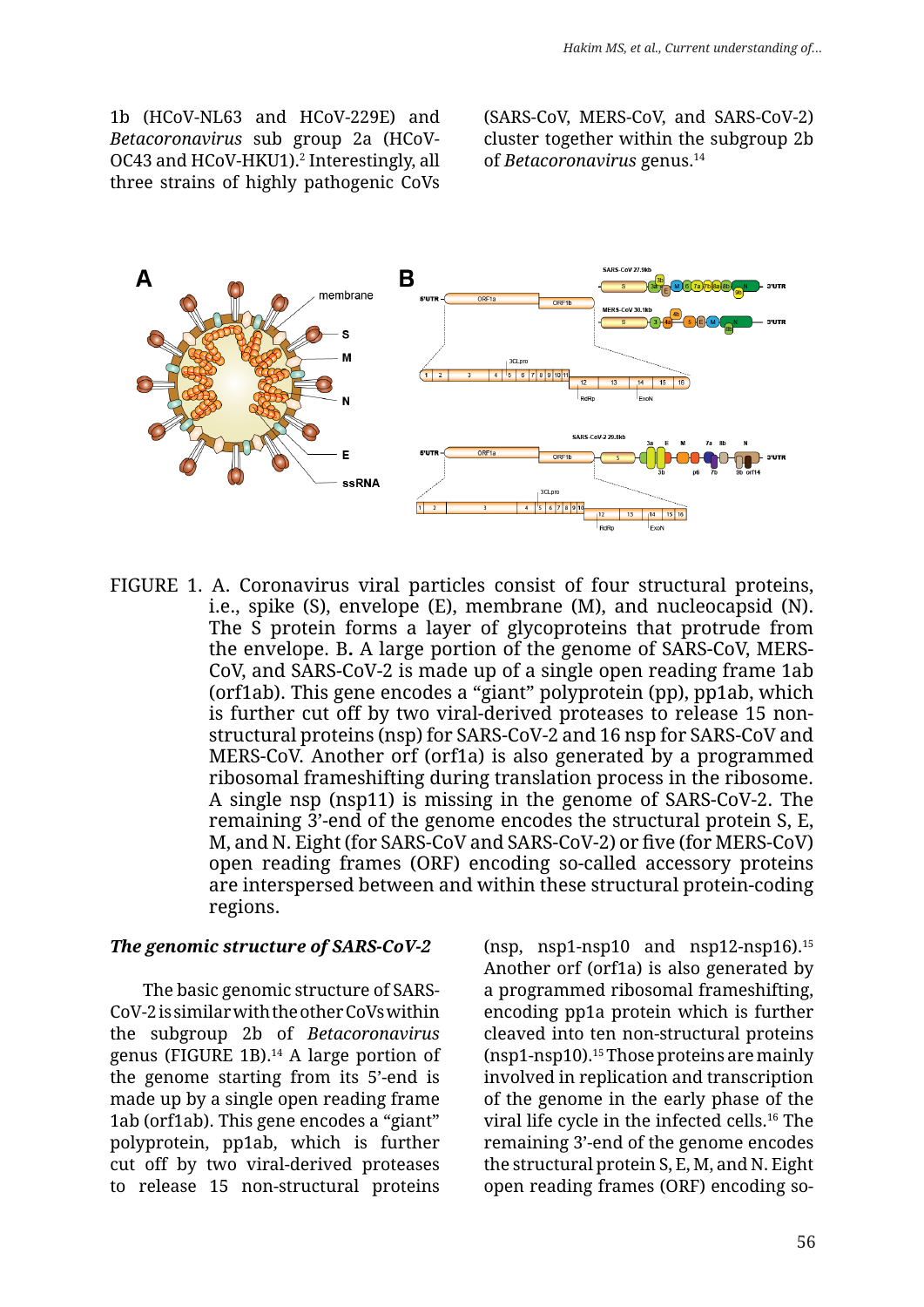called accessory proteins (3a, 3b, p6, 7a, 7b, 8b, 9b, and orf14) are interspersed between and within these structural protein-coding regions.15 These genes are dispensable for virus replication, yet they are pivotal for viral-host interactions, including counteracting the host innate immunity.16 Analysis of SARS-CoV-2 published sequences revealed that its genome shares 79.5% similarity to former SARS-CoV.7

# *The host receptor usage of SARS-CoV-2*

It has been shown that SARS-CoV-2 employs ACE2 as the cell entry receptor, similar to SARS-CoV.17,18 SARS-CoV-2 initial attachment to target cells is mediated by binding S protein to ACE2. Thus, the S glycoprotein plays an essential role in determining viral tropism, cross-species transmission, and infectivity.2

The S glycoprotein is structurally composed of two subunits, S1 and S2. The S1 subunit contains a receptorbinding domain (RBD) responsible for engagement to ACE2 located on the upper part of S protein. Indeed, RBD is the most variable part of the CoV genome. This phenomenon tends to be common for the virus in general since it is the region that obtains continuous evolutionary pressure from the host immune system. At the lower part of S protein, there is a relatively conserved S2 sub-unit that function as fusion machinery with the cellular membrane, and thus, it is important for entry process.19 Noteworthy, SARS-CoV-2 S protein-mediated cell entry was potently blocked by murine-derived SARS-CoV S polyclonal antibodies. This mechanism indicates that targeting the conserved region of S protein by cross-neutralizing antibodies is one of the potential strategies to develop vaccines against  $SARS-CoV-2.19$ 

As previously mentioned, engagement of S protein to ACE2 is crucial for entry process, like a lock and key mechanism. However, this engagement is not sufficient for viral entry. Another second feature is also needed, i.e., proteolytic cleavage event executed by cellular protease, transmembrane protease serine 2 (TMPRSS2).18 This protease cleaves the RBD of S protein to separate from the fusion domain. This event drives fusion of viral membrane with the host's cellular membrane.<sup>20</sup> It was reported that constitutive expression TMPRSS2 enhanced susceptibility of VeroE6 cell line to SARS-CoV-2 infection.21 Indeed, the S protein of SARS-CoV-2 is a classic class I fusion protein, similar to hemagglutinin (HA) protein of influenza virus.22

Previous mutational analysis demonstrated that six amino acid residues are critical for binding to human ACE2. Surprisingly, five substitutions were identified among those six residues in SARS-CoV-2 genome compared with SARS-CoV.15 Structural studies and biochemical experiments showed that the RBD of SARS-CoV-2 binds with high affinity to human ACE2, although this interaction is not optimal.<sup>17</sup> These studies suggest that S protein of SARS-CoV-2 is most likely naturally selected on humans or other species with high homology to human ACE2. Other features of S protein of SARS-CoV-2 that result in more optimal binding to human ACE2 remain to be elucidated to give insight into its capacity of efficient human-to-human transmission.<sup>23</sup>

Another unique feature SARS-CoV-2 spike glycoprotein is the acquisition of a polybasic cleavage site (PRRAR), which allows more effective cleavage by another unidentified cellular protease(s). This prominent feature was not found in SARS-CoV and SARSr-CoV.23 This cleavage site is located at the junction of S1 and S2 subunits.<sup>19</sup> Previous studies in influenza virus found that acquisition of this feature converts low-pathogenic into high-pathogenic influenza viruses.<sup>24</sup> Current pandemic situations suggest that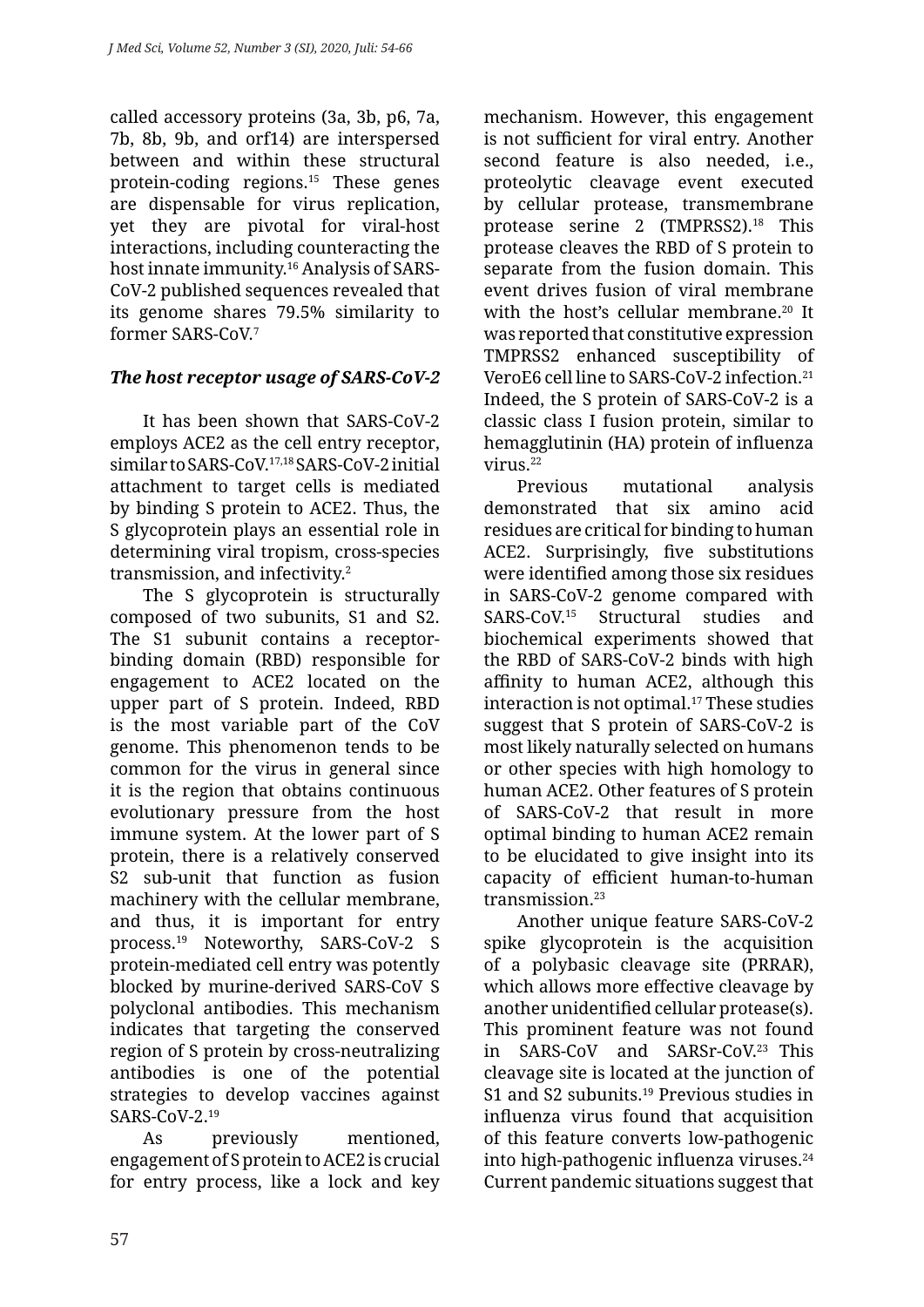SARS-CoV-2 is less pathogenic yet more transmissible than SARS-CoV and MERS-CoV.9 Therefore, further experiments are required to investigate the impact of the polybasic cleavage site on SARS-CoV-2 pathogenicity and transmissibility.

### *SARS-CoV-induced ACE2 downregulation*

ACE2 is widely expressed in the gastrointestinal tract, heart, kidney, and lung, especially in type II alveolar cells.25 It is also found on the oral cavity mucosa, particularly in the epithelial cells of the tongue.26 Its counterpart, ACE, is widely expressed on the surface of endothelial cells, particularly in the lungs. In cooperation with renin produced by the kidney, ACE and ACE2 are involved in the renin-angiotensin system (RAS). ACE mediates the conversion of angiotensin I to angiotensin II, which then induces the vasoconstriction of the blood flow. In contrast, ACE2 generates angiotensin from angiotensin II with a vasodilation effect. Thus, ACE and ACE2 regulate the homeostatic balance of vasoconstriction and vasodilation of the vascular system.25

It has been suggested that patients who are treated with ACE inhibitors (ACEIs) and angiotensin receptor blockers (ARBs) may be at increased risk of severe SARS-CoV-2 infection.27 This is because both ACEIs and ARBs increase the expression of ACE2 in the cardiopulmonary circulation.28 However, it has been shown that ACE2 and angiotensin play a protective role from lung injury. Downregulation of pulmonary ACE2 was associated with acute lung injury, as characterized by increased vascular permeability, lung edema, inflammation, and reduced lung function.29-32 These phenomena reflect the dysfunction of the RAS system due to over accumulation of angiotensin II.33

The S protein of SARS-CoV downregulates ACE2 expression following initial attachment and fusion of the viral membrane, and thereby contributes to severe lung injury.<sup>32</sup> Therefore, ACE2-associated lung injury has been suggested to be involved in SARS-CoV pathogenesis.<sup>34</sup> This SARS-CoVinduced downregulation of ACE2 can be reversed by angiotensin receptor blocker (ARB) treatment that is commonly used in hypertension patients. It is also suggested that administration of soluble form of ACE2 may competitively bind to S protein to neutralize the virus and also rescue the cellular ACE2 levels.35,36 However, limited clinical data are available about the efficacy of ARBs and ACEIs in the treatment of SARS-CoV-2-induced lung injury.37 Since SARS-CoV-2 employs ACE2 as a host cell entry receptor, it is possible that ACE2 is involved in the inflammatory response of SARS-CoV-2.34 However, the role of ACE2 in the pathogenesis of COVID-19 is poorly understood. Due to these conflicting mechanisms, careful pharmacoepidemiologic studies are urgently needed to investigate whether RAS inhibition improves or worsens the outcomes of COVID-19 patients.<sup>33</sup>

### **Evolution of SARS-CoV-2 and crossspecies transmission**

### *Bat coronaviruses as the origin of SARS-CoV and MERS-CoV*

Bats are were well-known to harbor highly pathogenic, emerging, or reemerging RNA viruses posing a great threat to human health, including bat lyssaviruses (Rabies virus) and henipaviruses (Hendra and Nipah viruses). Therefore, it is not surprising that bats have also been recognized as the natural reservoir of most, if not all, mammalian CoVs, including SARS-CoV and MERS-CoV.38 Earlier investigation of SARS outbreak (2003) identified SARS-CoV and anti-SARS-CoV antibodies in the masked palm civet (*Paguma larvata*)*.* 39 However, a large scale identification of both farmed and wild civets found that other animals were the source of SARS-CoV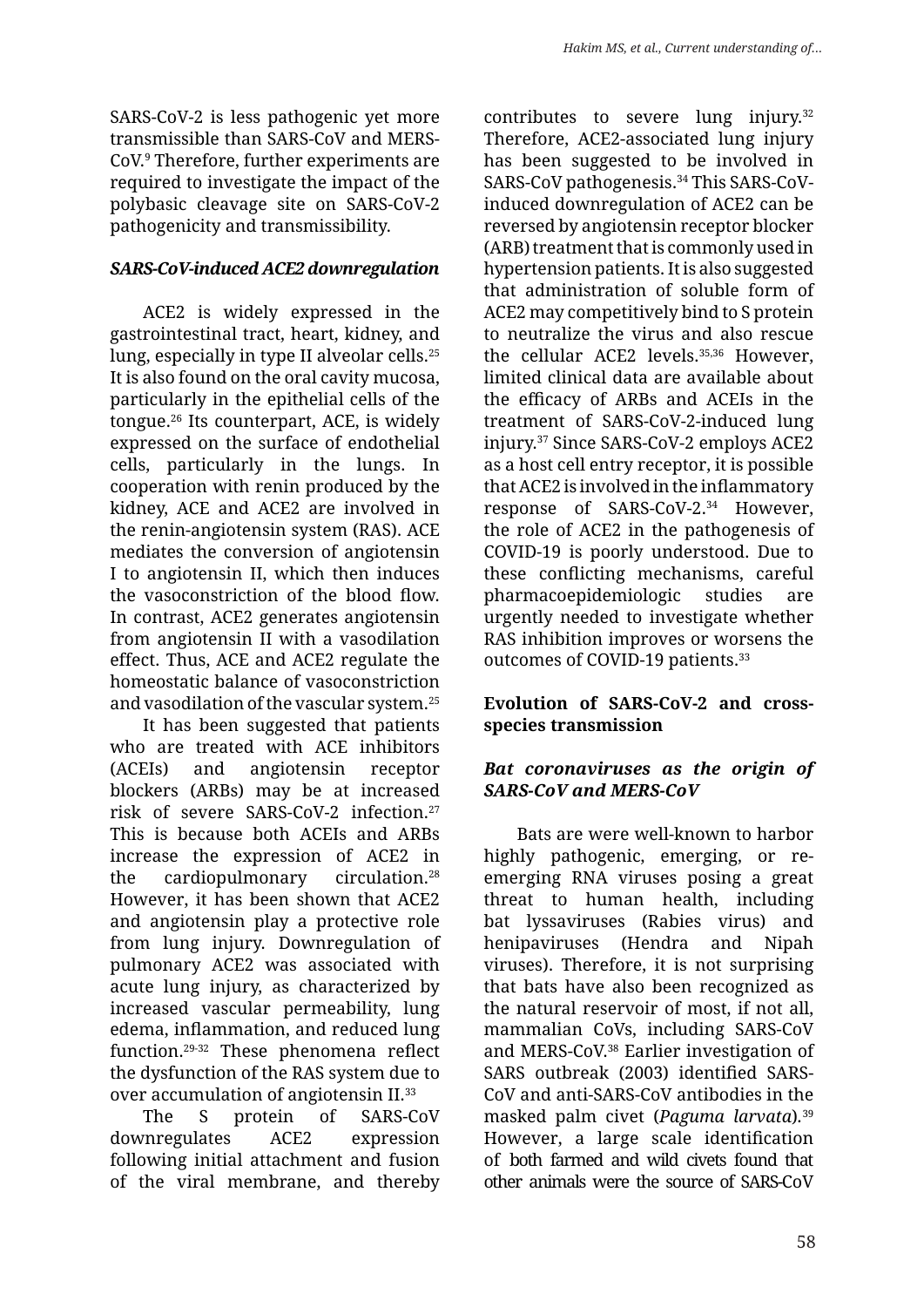transmission to civets.40,41 Besides, civets are not known as the natural host of CoVs. Thereafter, SARSr-CoV was identified in horseshoe bats (genus *Rhinolophus*)*,*  indicating a natural origin of human SARS-CoV and that civets are the most likely intermediate host for SARS-CoV.<sup>42</sup> It has been hypothesized that SARS-CoV in civets acquires new mutations before cross-transmission to humans.2 SARS-CoV eradication from the intermediate animal reservoir (civets) is among one measure for a successful SARS-CoV containment and eradication during SARS-CoV pandemic in 2003.43

Epidemiologic investigations of the early cases of MERS-CoV revealed that most patients had contact histories with dromedary camels, suggesting zoonotic events.2 Phylogenetic analysis of MERS-CoV derived from human cases and dromedary camels showed that they were almost identical in sequence, indicating that humans and camels were infected with the same source of MERS- $Cov<sup>2</sup>$  Interestingly, anti-MERS-CoV antibodies were detected in archived serum samples of camels collected in 1983.44 This suggests that the spillover event to camel already occurred at least 30 years before the MERS outbreak. This study also suggests that MERS-CoV had circulated and adapted in camels for 30 years before it acquired unique characteristics that enable an efficient transmission to humans. More than ten bat species from two bat families, *Vespertilionidae* and *Nycteridae,* were found to harbor MERS-related CoVs (MERSr-CoVs), suggesting the original ancestor of human MERS-CoV.2

## *Bat or pangolin CoVs as the origin of SARS-CoV-2*

Phylogenetic analysis of SARS-CoV-2 and various CoVs from different hosts demonstrated that SARS-CoV-2 belong to the *Betacoronavirus*genera.45 Thus, it is classified in the subgenus *Sarbecovirus*  of the *Betacoronavirus* genus.6,14 Based on molecular clock analysis, its most recent common ancestor emerged around at the end of November 2019.46 At the amino acid levels, the similarity between SARS-CoV-2 and former SARS-CoV is 76.47%.45

It is logical to suggest that bats are the natural hosts of SARS-CoV-2 based on its similarity with former SARS-CoV. Indeed, initial sequence analyses demonstrated that SARS-CoV-2 was closely related to bat-derived SARSr-CoVs (bat-SL-CoV-ZC45 and bat-SL-CoV-ZXC21) originally identified in the city of Nanjing, China.6,47,48 However, SARS-CoV-2 formed a monophyletic cluster different from these two CoV strains. suggesting that they are not the direct ancestors of SARS-CoV-2.6,47,48 In addition, it has been suggested that SARS-CoV-2 is a recombinant virus between bat CoVs and unknown CoV. This recombination event probably occurs in S protein recognizing the cell-surface receptor.<sup>47</sup> All these findings suggest that SARS-CoV-2 share similar genetic information with bat CoVs and that bat SARS-like CoVs as the probable origin of SARS-CoV-2.46

It was subsequently identified that bat CoV strain RaTG13 had 96.2% overall genome sequence identity with SARS-CoV-2.49 Bat CoV RaTG13 was found from *Rhinolophusaffinis* bat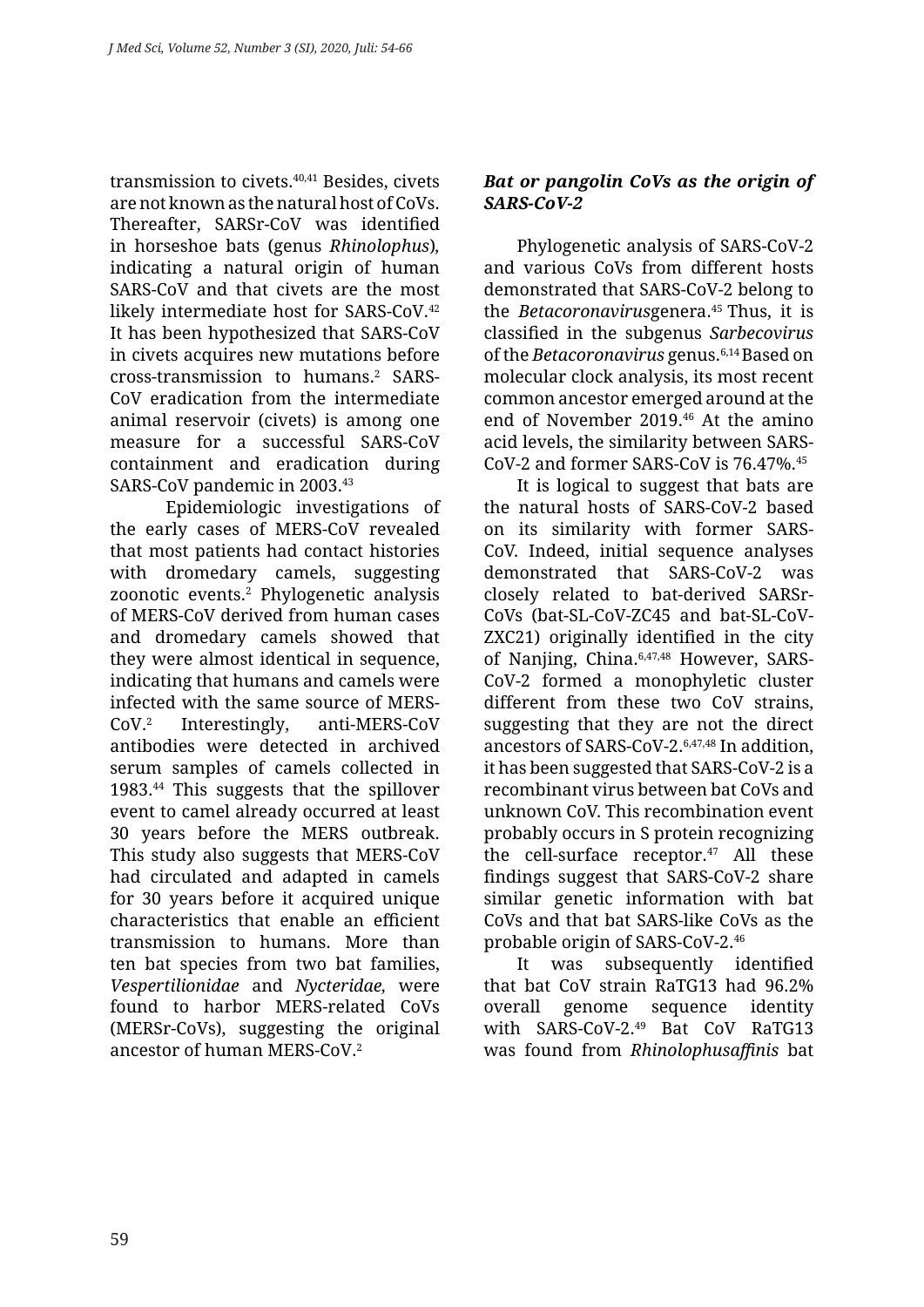sampled from Yunnan Province, China. However, bat CoV RaTG13 differs in the RBD with SARS-CoV-2. It shares 89% identity at amino acid level with SARS-CoV-2.23 Importantly, four out of five key amino acid residues in the RBD of bat CoV RaTG13 were different with SARS-CoV-2.49 These suggest that S protein of bat CoV RaTG13 may not bind efficiently to human ACE2. Thus indicating that they are not the direct ancestors of SARS- $Cov-2$ .

The second parental virus predicted to be the origin of SARS-CoV-2 is CoVs identified in Malayan pangolins (*Manis javanica*) obtained during antismuggling operations in Guangdong and Guangxi*,* named as pangolin-CoVs.49,50 Pangolins are among the sources of meat in a certain region in China.51 At the whole genome level, pangolin-CoV shares 91.02% sequence similarity with that of SARS-CoV-2. However, its RBD was predicted to interact with human ACE2. Surprisingly, five key amino acids in RBD are similar between pangolin-CoV and SARS-CoV-2, while RaTG13 only has one identical residue.<sup>49,50,52</sup> Since the sequence divergence at the whole genome level and also the absence of polybasic cleavage sites in pangolin-CoV, it is not likely that pangolin-CoVs are the intermediate host of SARS-CoV-2.53 However, considering the fact that CoV infection in *Manis javanica* results in poor conditions, in contrast to bats, it is also possible that pangolins serve as the intermediate and not the natural host for SARS-CoV-2.52 A deeper study is urgently needed to clarify this issue.

Altogether, it is most likely that bats or pangolins serve as natural hosts of the newly identified SARS-CoV-2. It is possible that the ancestral of SARS-CoV-2 directly cross to humans and acquires further adaptation (i.e., acquisition of polybasic cleavage site) in human population. $23$  There is also a possibility of the presence of unknown and unidentified intermediate hosts in the transmission cascade from bats or pangolins to humans. Epidemiologic investigations of pneumonia outbreaks in China showed that most of the initial patients (66%) were directly exposed to wildlife animals at the Huanan seafood market.54 This market sells fish and wildlife animals, including marmots and snakes.55 However, bats CoVs are not thought to infect humans directly since most bats in Wuhan are in a hibernating period in the late December and no bats were sold at Huanan market. Thus, intermediate host(s) may exist between bats or pangolin and humans (FIGURE 2).56

An early study employing relative synonymous codon usage (RSCU) analysis showed that SARS-CoV-2 has similar synonymous codon usage with snakes, suggesting its potential as the intermediate host.47 However, this conclusion was disputed by another study.52 Besides, SARSr-CoVs have not identified yet in snakes. Therefore, there is no solid evidence up to this moment that snakes or other wildlife animals are responsible as intermediate hosts for SARS-CoV-2. Therefore, the identification of animal reservoirs serves as intermediate host(s) of SARS-CoV-2 is essential to understand its spill over to human populations and to formulate proper containment measures. Possibilities of another source of infection are likely since a number of initial patients had no contact history with Huanan market.<sup>57</sup>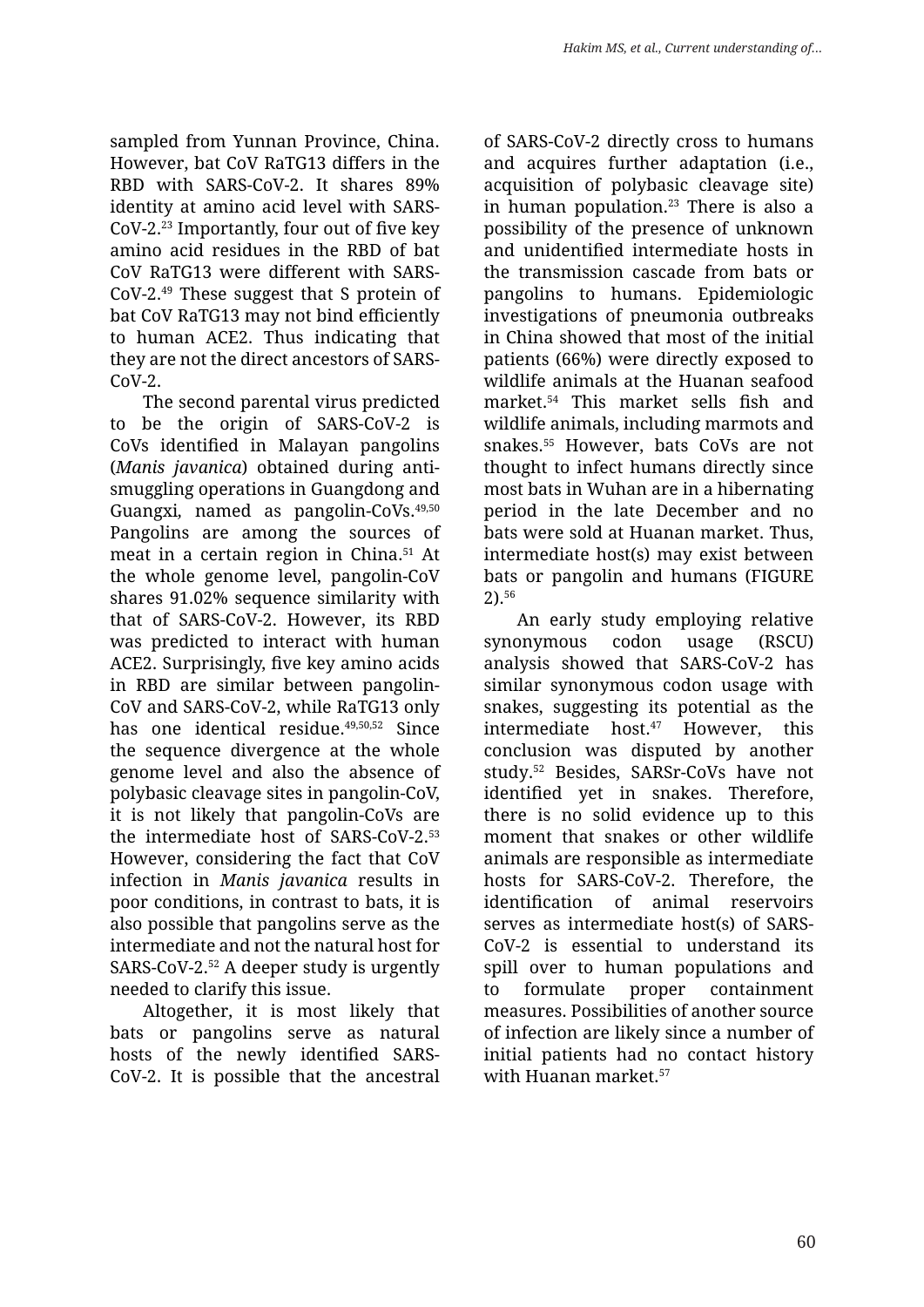

FIGURE 2. Model of evolution and cross-species transmission of coronaviruses from bats. Five out of seven human coronaviruses are known to derive from bat coronaviruses. Bat-derived recombinant viruses are shown in mixed colors. Each color represents the ancestral virus circulating in the natural reservoir (bats). These recombinant viruses potentially lead to the cross-species transmission to intermediate hosts and finally to humans as end hosts. For SARS-CoV-2, whether pangolin serves as the intermediate host is unclear. Two other human coronaviruses (HCoV-OC43 and HCoV-HKU1) are likely originated from rodents (not shown). Severe acute diarrhea syndrome CoV (SADS-CoV) causes large outbreaks and fatal diseases in pigs, with no known transmission to the human population.

#### *The evolution of SARS-CoV-2 in human populations*

A chronological set of sequence of SARS-CoV strains isolated during the early, middle, and late phases of epidemic demonstrated continuous and dynamic mutational changes of SARS-CoV following epidemic expansion in 2003.58 It is generally estimated that mutation rates for RNA virus are about  $10<sup>-3</sup>$  to  $10<sup>-5</sup>$ . Surprisingly, in contrast to other RNA viruses, SARS-CoV possesses 3'-5' exonuclease activity encoded by nsp14. This nsp14-encoded protein serves as RNA proof-reading activity and consequently, lowering the error possibility during replication of RNA genome. $59$  Therefore, it is generally estimated that the mutation rates of SARS-CoV and other CoVs were about 2 x 10-6. 58 However, recent analysis suggests that the evolutionary rate of SARS-CoV-2 is  $6.58 \times 10^{-3}$  substitution site per

year.46 This suggests that although the virus does not frequently mutate, the high number of human infections has provided sufficient opportunity for such events.

Indeed, sequence analysis of different SARS-CoV-2 strains collected from various countries showed the presence of many mutations and deletions in the genome, indicating a rapid evolution of the virus during this current pandemic. $60$ Phylogenetic study revealed that SARS-CoV-2 across the world have evolved into three variants (A, B and C variants) based on amino acid differences, suggesting a dynamic evolution of SARS-CoV-2 following introduction to human population.<sup>61</sup> All these results suggest that SARS-CoV-2 continuously evolves following its first introduction to the human population. Consequently, this event may influence its virulence, infectivity, and transmissibility.62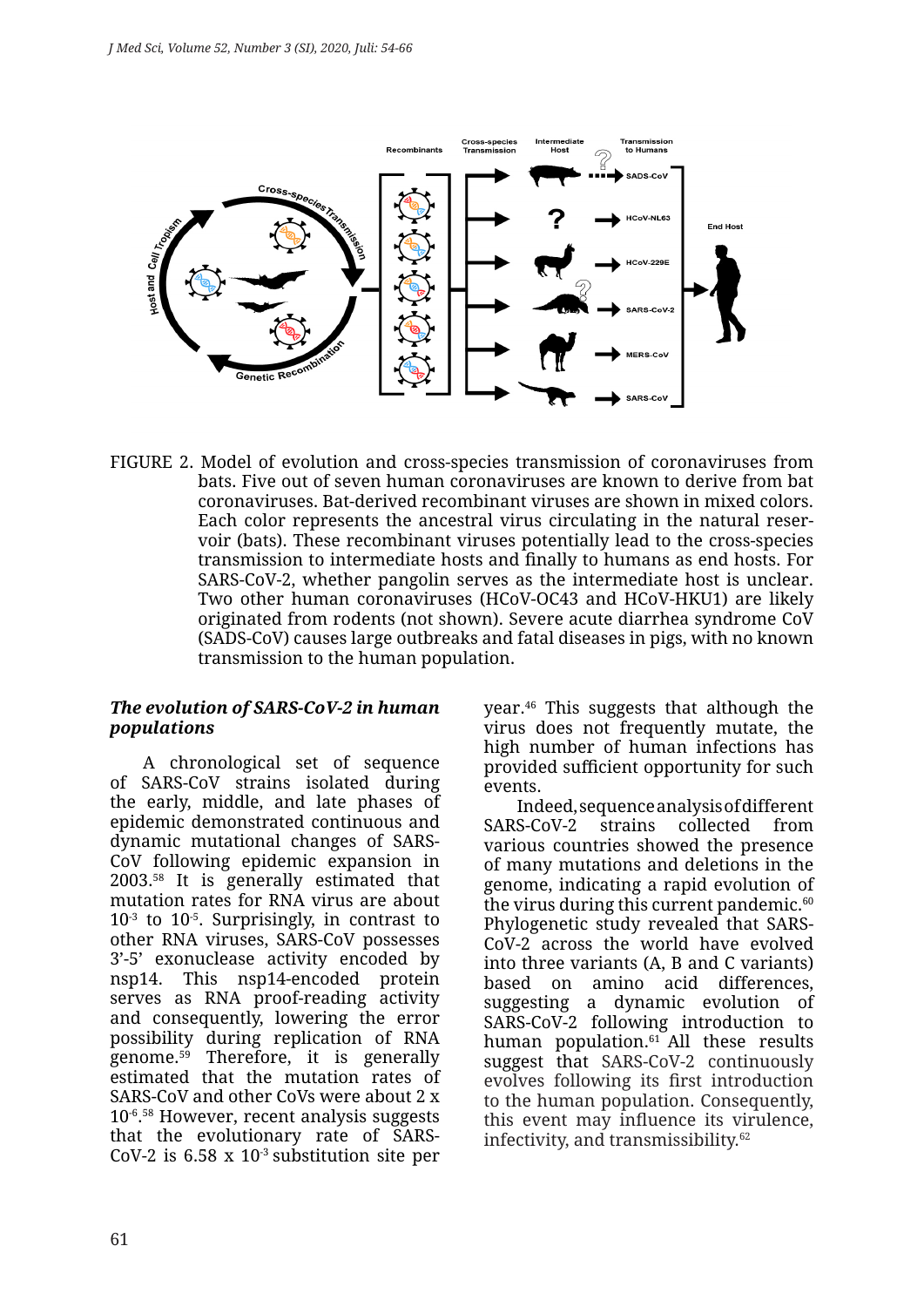#### **CONCLUSIONS AND FUTURE PERSPECTIVES**

The emergence of SARS-CoV-2 infection, the responsible agent for COVID-19 pandemic, has put countries worldwide, on a high alert. Studies have been published to delineate the origin as well as the molecular characteristics of this newly emerging virus. Much information has been gained, yet more details need to be clarified. Sequence analysis of SARS-CoV-2 genome has shown that it is likely originated from bat or pangolin coronaviruses. However, how this cross-species transmission occurs, and further adaptation in humans requires further studies. Close and continuous monitoring of the virus during this pandemic crisis is highly required to keep track of the virus' mutation and adaptation in humans as wells as its infectivity, pathogenicity, and transmissibility. Finally, studies of animal coronaviruses, especially bat coronaviruses, need to be continued in parallel for early detections and warning signs for the possibilities of future outbreaks.

#### **ACKNOWLEDGMENTS**

The authors thank Talitha Rahmawati and Risky Oktriani for critical reading of this manuscript. The authors also thank Adam Ash Shidiq for preparing the figures.

# **REFERENCES**

1. Su S, Wong G, Shi W, Liu J, Lai ACK, Zhou J, *et al.* Epidemiology, genetic recombination, and pathogenesis of coronaviruses. Trends Microbiol 2016; 24(6):490-502.

https://doi.org/10.1016/j.tim.2016.03.003

- 2. Cui J, Li F, Shi ZL. Origin and evolution of pathogenic coronaviruses. Nat Rev Microbiol 2019; 17(3):181-92. https://doi.org/10.1038/s41579-018-0118-9
- 3. de Wit E, van Doremalen N, Falzarano D, Munster VJ. SARS and MERS: recent insights into emerging

coronaviruses. Nat Rev Microbiol 2016; 14(8):523-34.

https://doi.org/10.1038/nrmicro.2016.81

4. Hui DS, E IA, Madani TA, Ntoumi F, Kock R, Dar O, *et al.* The continuing 2019-nCoV epidemic threat of novel coronaviruses to global health - The latest 2019 novel coronavirus outbreak in Wuhan, China. Int J Infect Dis 2020; 91:264-6. https://doi.org/10.1016/j.ijid.2020.01.009

- 5. Zaki AM, van Boheemen S, Bestebroer TM, Osterhaus AD, Fouchier RA. Isolation of a novel coronavirus from a man with pneumonia in Saudi Arabia. N Engl J Med 2012; 367(19):1814-20. https://doi.org/10.1056/NEJMoa1211721
- 6. Zhu N, Zhang D, Wang W, Li X, Yang B, Song J, *et al.* A novel coronavirus from patients with pneumonia in China, 2019. N Engl J Med 2020; 382(8):727-33.

https://doi.org/10.1056/NEJMoa2001017

- 7. Zhou P, Yang XL, Wang XG, Hu B, Zhang L, Zhnag B, *et al.* A pneumonia outbreak associated with a new coronavirus of probable bat origin. Nature 2020; 579(7798):270-3. https://doi.org/10.1038/s41586-020-2012-7
- 8. Coronaviridae Study Group of the International Committee on Taxonomy of V. The species severe acute respiratory syndrome-related coronavirus: classifying 2019-nCoV and naming it SARS-CoV-2. Nat Microbiol 2020; 5(4):536-44. https://doi.org/10.1038/s41564-020-0695-z
- 9. Wilder-Smith A, Chiew CJ, Lee VJ. Can we contain the COVID-19 outbreak with the same measures as for SARS? Lancet Infect Dis 2020; 20(5):102-7 https://doi.org/10.1016/S1473- 3099(20)30129-8
- 10. Liu Y, Gayle AA, Wilder-Smith A, Rocklov J. The reproductive number of COVID-19 is higher compared to SARS coronavirus. J Travel Med 2020; 27(2):021.

https://doi.org/10.1093/jtm/taaa021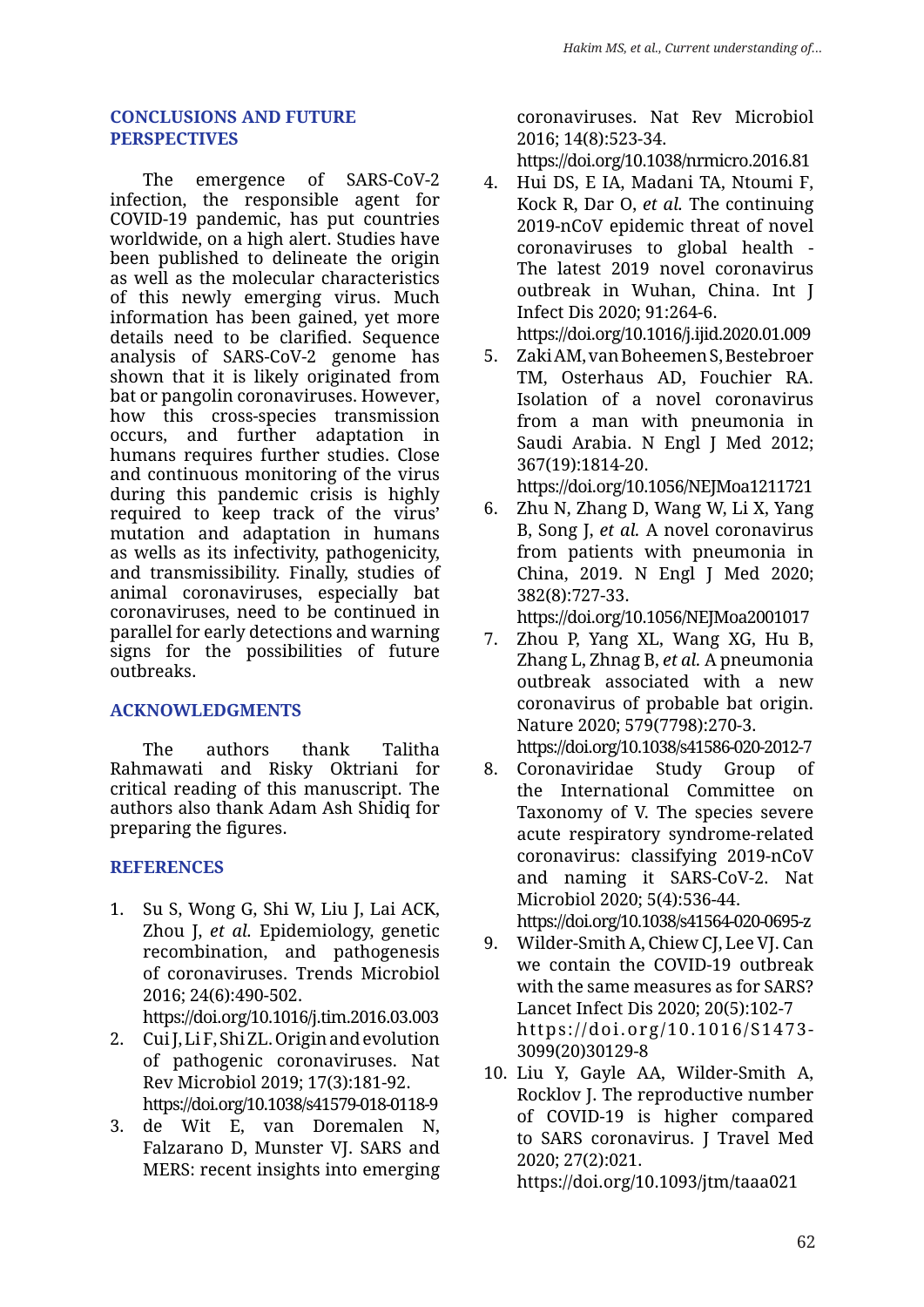- 11. World Health Organization. Coronavirus disease (COVID-19) sitution reports. Cite from: https:// www.who.int/emergencies/diseases/ novel-coronavirus-2019/situationreports. Accessed on April 27th2020)
- 12. Gorbalenya AE, Enjuanes L, Ziebuhr J, Snijder EJ. Nidovirales: evolving the largest RNA virus genome. Virus Res 2006; 117(1):17-37. https://doi.org/10.1016/j.
- virusres.2006.01.017 13. Masters PS. The molecular biology of coronaviruses. Adv Virus Res 2006; 66:193-292. https://doi.org/10.1016/S0065- 3527(06)66005-3
- 14. Wei X, Li X, Cui J. Evolutionary perspectives on novel coronaviruses identified in pneumonia cases in China. Natl Sci Rev 2020; 7(2):239-42. https://doi.org/10.1093/nsr/nwaa009
- 15. Wu A, Peng Y, Huang B, Wang X, Niu P, Jing M, *et al.* Genome composition and divergence of the novel coronavirus (2019-nCoV) originating in China. Cell Host Microbe 2020; 27(3):325-28.

https://doi.org/10.1016/j. chom.2020.02.001

16. Perlman S, Netland J. Coronaviruses post-SARS: update on replication and pathogenesis. Nat Rev Microbiol 2009; 7(6):439-50.

https://doi.org/10.1038/nrmicro2147

- 17. Wan Y, Shang J, Graham R, Baric RS, Li F. Receptor recognition by the novel coronavirus from Wuhan: an analysis based on decadelong structural studies of SARS coronavirus. J Virol 2020; 94(7):1-9. https://doi.org/10.1128/JVI.00127-20
- 18. Ou X, Liu Y, Lei X, Li P, Mi D, Ren L, *et al.* Characterization of spike glycoprotein of SARS-CoV-2 on virus entry and its immune cross-reactivity with SARS-CoV. Nat Commun 2020; 11(1):1620.

https://doi.org/10.1038/s41467-020- 15562-9

19. Walls AC, Park YJ, Tortorici MA, Wall A, McGuire AT, Veesler D. Structure, function, and antigenicity of the SARS-CoV-2 spike glycoprotein. Cell 2020; 181(2):281-92.

https://doi.org/10.1016/j.cell.2020.02.058

20. Hoffmann M, Kleine-Weber H, Schroeder S, Kruger N, Herrler T, Erichsen S, *et al.* SARS-CoV-2 cell entry depends on ACE2 and TMPRSS2 and is blocked by a clinically proven protease inhibitor. Cell 2020; 181(2):271-80.

https://doi.org/10.1016/j.cell.2020.02.052

- 21. Matsuyama S, Nao N, Shirato K, Kawase M, Saito S, Takayam I, *et al.* Enhanced isolation of SARS-CoV-2 by TMPRSS2-expressing cells. Proc Natl Acad Sci U S A 2020; 117(13):7001-3. https://doi.org/10.1073/pnas.2002589117
- 22. Schibli DJ, Weissenhorn W. Class I and class II viral fusion protein structures reveal similar principles in membrane fusion. Mol Membr Biol 2004; 21(6):361-71.

https:// $d$ oi. org/10.1080/09687860400017784

23. Andersen KG, Rambaut A, Lipkin WI, Holmes EC, Garry RF. The proximal origin of SARS-CoV-2. Nat Med 2020; 26(4):450-2.

https://doi.org/10.1038/s41591-020-0820-9

- 24. Alexander DJ, Brown IH. History of highly pathogenic avian influenza. Rev Sci Tech 2009; 28(1):19-38. https://doi.org/10.20506/rst.28.1.1856
- 25. Cheng H, Wang Y, Wang GQ. Organprotective effect of angiotensinconverting enzyme 2 and its effect on the prognosis of COVID-19. J Med Virol 2020; 27:1-5. https://doi.org/10.1002/jmv.25785
- 26. Xu H, Zhong L, Deng J, et al. High expression of ACE2 receptor of 2019 nCoV on the epithelial cells of oral mucosa. Int J Oral Sci 2020; 12(1):8. https://doi.org/10.1038/s41368-020-0074-x
- 27. Patel AB, Verma A. COVID-19 and Angiotensin-converting enzyme inhibitors and angiotensin receptor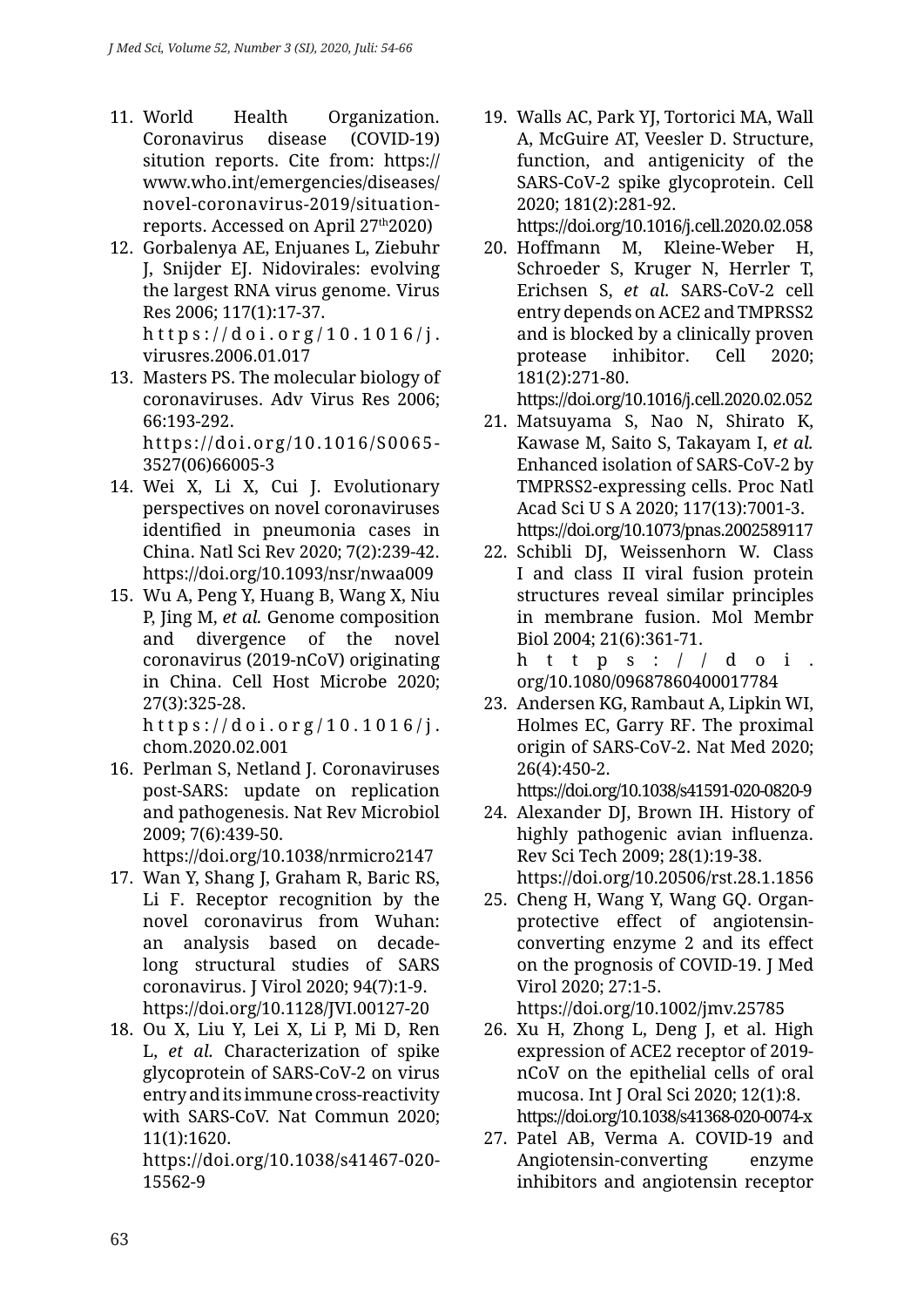blockers: what is the evidence? JAMA 2020.

https://doi.org/10.1001/jama.2020.4812

28. Diaz JH. Hypothesis: angiotensinconverting enzyme inhibitors and angiotensin receptor blockers may increase the risk of severe COVID-19. J Travel Med 2020: https://doi.org/10.1093/jtm/taaa041

29. Imai Y, Kuba K, Rao S, Huan Y, Guo F, Guan B, *et al.* Angiotensinconverting enzyme 2 protects from severe acute lung failure. Nature 2005; 436(7047):112-6.

https://doi.org/10.1038/nature03712

30. Zou Z, Yan Y, Shu Y, Gao R, Sun Y, Li X, *et al.* Angiotensin-converting enzyme 2 protects from lethal avian influenza A H5N1 infections. Nat Commun 2014; 5:3594.

https://doi.org/10.1038/ncomms4594

31. Imai Y, Kuba K, Penninger JM. The discovery of angiotensin-converting enzyme 2 and its role in acute lung injury in mice. Exp Physiol 2008; 93(5):543-8.

https://doi.org/10.1113/ expphysiol.2007.040048

- 32. Kuba K, Imai Y, Rao S, Gao H, Guo F, Guan B, *et al.* A crucial role of angiotensin converting enzyme 2 (ACE2) in SARS coronavirus-induced lung injury. Nat Med 2005; 11(8):875-9. https://doi.org/10.1038/nm1267
- 33. Hanff TC, Harhay MO, Brown TS, Cohen JB, Mohareb AM. Is there an association between COVID-19 mortality and the renin-angiotensin system-a call for epidemiologic investigations. Clin Infect Dis 2020; 26:329.

https://doi.org/10.1093/cid/ciaa329

34. Fu Y, Cheng Y, Wu Y. Understanding SARS-CoV-2-mediated inflammatory responses: from mechanisms to potential therapeutic tools. Virol Sin 2020:

https://doi.org/10.1007/s12250-020- 00207-4

35. Kruse RL. Therapeutic strategies in

an outbreak scenario to treat the novel coronavirus originating in Wuhan, China. F1000Res 2020; 9: 72. https://doi.org/10.12688/ f1000research.22211.2

- 36. Batlle D, Wysocki J, Satchell K. Soluble angiotensin-converting enzyme 2: a potential approach for coronavirus infection therapy? Clin Sci (Lond) 2020; 134(5):543-5. https://doi.org/10.1042/CS20200163
- 37. Meng J, Xiao G, Zhang J, Hi X, Ou M, Bi J, *et al.* Renin-angiotensin system inhibitors improve the clinical outcomes of COVID-19 patients with hypertension. Emerg Microbes Infect 2020; 9(1):757-60. https://doi.org/10.1080/22221751.202 0.1746200
- 38. Fan Y, Zhao K, Shi ZL, Zhou P. Bat coronaviruses in China. Viruses 2019; 11(3):210.
- https://doi.org/10.3390/v11030210
- 39. Guan Y, Zheng BJ, He YQ, Liu XL, Zhuang ZX, Cheung CL, *et al.* Isolation and characterization of viruses related to the SARS coronavirus from animals in southern China. Science 2003; 302(5643):276-8.

https://doi.org/10.1126/science.1087139

40. Kan B, Wang M, Jing H, Xu H, Jiang X, Yan M, *et al.* Molecular evolution analysis and geographic investigation of severe acute respiratory syndrome coronaviruslike virus in palm civets at an animal market and on farms. J Virol 2005; 79(18):11892-900. https://doi.org/10.1128/

JVI.79.18.11892-11900.2005

- 41. Tu C, Crameri G, Kong X, Che J, Sun Y, Yu M, *et al.* Antibodies to SARS coronavirus in civets. Emerg Infect Dis 2004; 10(12):2244-8. https://doi.org/10.3201/eid1012.040520
- 42. Lau SK, Woo PC, Li KS,Tsoi HW, Wong BH, Wong SS,*et al.* Severe acute respiratory syndrome coronaviruslike virus in Chinese horseshoe bats. Proc Natl Acad Sci USA 2005;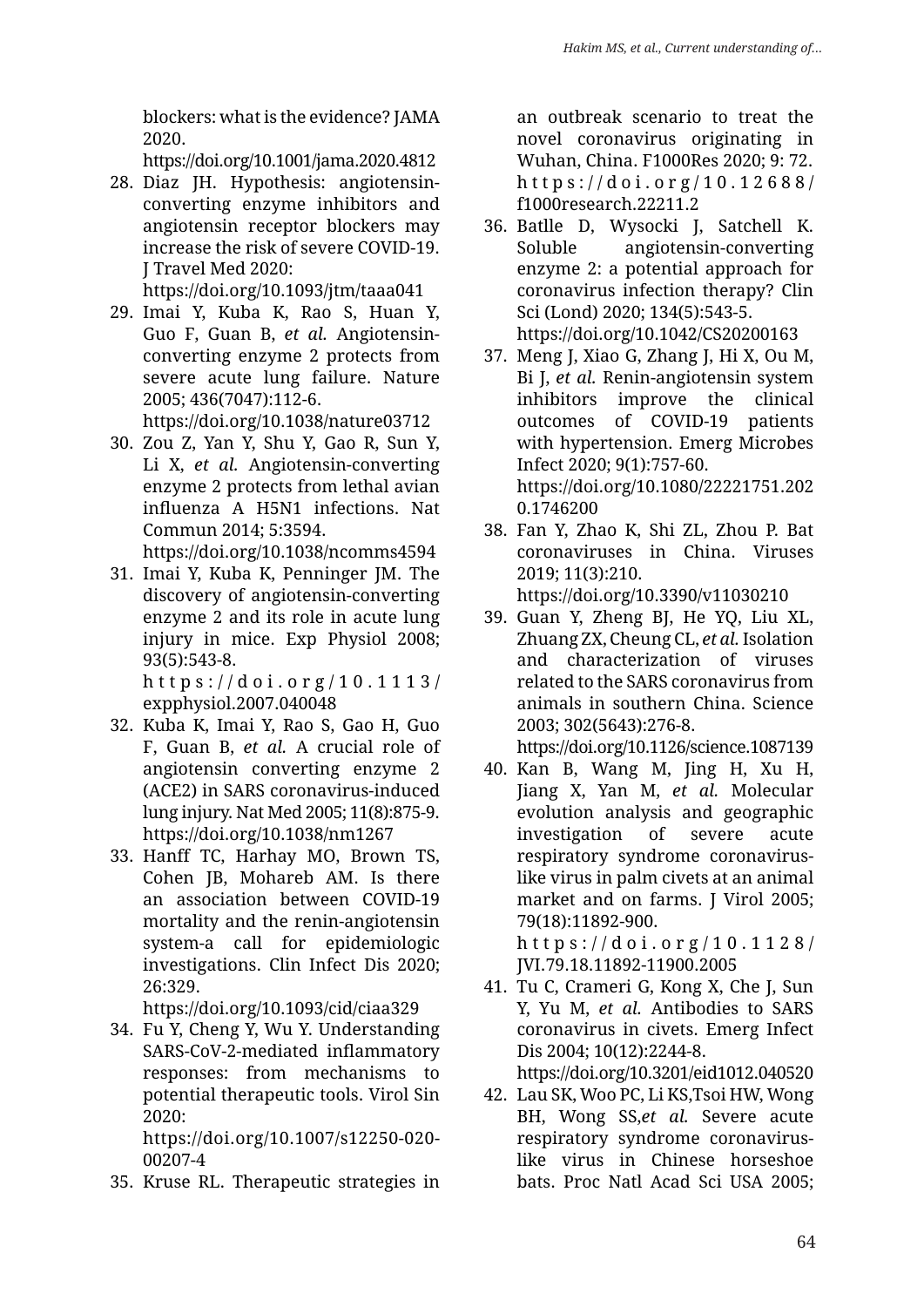102(39):14040-5.

https://doi.org/10.1073/pnas.0506735102

43. Munster VJ, Koopmans M, van Doremalen N, van Riel D, de Wit E. A novel coronavirus emerging in China - key questions for impact assessment. N Engl J Med 2020; 382(8):692-4.

https://doi.org/10.1056/NEJMp2000929

44. Muller MA, Corman VM, Jores J, Younan M, Liljander A, Bosch BJ,*et al.* MERS coronavirus neutralizing antibodies in camels, Eastern Africa, 1983-1997. Emerg Infect Dis 2014; 20(12):2093-5.

https://doi.org/10.3201/eid2012.141026

45. Xu X, Chen P, Wang J, Feng J, Zhou H, Li X, *et al.* Evolution of the novel coronavirus from the ongoing Wuhan outbreak and modeling of its spike protein for risk of human transmission. Sci China Life Sci 2020; 63(3):457-60.

https://doi.org/10.1007/s11427-020-1637-5

46. Benvenuto D, Giovanetti M, Salemi M, Prosperi M, De Flora C, Alcantara LCJ, *et al.* The global spread of 2019 nCoV: a molecular evolutionary analysis. Pathog Glob Health 2020; 114(2):64-7.

https://doi.org/10.1080/20477724.202 0.1725339

- 47. Ji W, Wang W, Zhao X, Zai J, Li X. Cross-species transmission of the newly identified coronavirus 2019 nCoV. J Med Virol 2020; 92(4):433-40. https://doi.org/10.1002/jmv.25682
- 48. Chan JF, Yuan S, Kok KH, To KKW, Chu H, Yang J, *et al.* A familial cluster of pneumonia associated with the 2019 novel coronavirus indicating person-to-person transmission: a study of a family cluster. Lancet 2020; 395(10223):514-23. https://doi.org/10.1016/S0140- 6736(20)30154-9
- 49. Zhang T, Wu Q, Zhang Z. Probable pangolin origin of SARS-CoV-2 associated with the COVID-19 outbreak. Curr Biol 2020; 30(7):1346-51.

https://doi.org/10.1016/j.cub.2020.03.022

- 50. Lam TT, Shum MH, Zhu HC, Tong YG, Ni XB, Liao YS, *et al.* Identifying SARS-CoV-2 related coronaviruses in Malayan pangolins. Nature 2020. https://doi.org/10.1038/s41586-020-2169-0
- 51. Yuen KS, Ye ZW, Fung SY, Chan CP, Jin DY. SARS-CoV-2 and COVID-19: the most important research questions. Cell Biosci 2020; 10:40. https://doi.org/10.1186/s13578-020- 00404-4
- 52. Zhang C, Zheng W, Huang X, Bell EW, Zhou X, Zhang Y. Protein structure and sequence reanalysis of 2019 nCoV genome refutes snakes as its intermediate host and the unique similarity between its spike protein insertions and HIV-1. J Proteome Res 2020; 19(4):1351-60. https://doi.org/10.1021/acs. jproteome.0c00129
- 53. Li X, Zai J, Zhao Q, Nie Q, Li Y, Foley BT, *et al.* Evolutionary history, potential intermediate animal host, and cross-species analyses of SARS-CoV-2. J Med Virol 2020. https://doi.org/10.1002/jmv.25731
- 54. Huang C, Wang Y, Li X, Ren L, Zhao J, Hu Y*,et al.* Clinical features of patients infected with 2019 novel coronavirus in Wuhan, China. Lancet 2020; 395(10223):497-506. https://doi.org/10.1016/S0140- 6736(20)30183-5
- 55. Lu H, Stratton CW, Tang YW. Outbreak of pneumonia of unknown etiology in Wuhan, China: the mystery and the miracle. J Med Virol 2020; 92(4):401-2. https://doi.org/10.1002/jmv.25678
- 56. Zheng J. SARS-CoV-2: an emerging coronavirus that causes a global threat. Int J Biol Sci 2020; 16(10):1678- 85.

https://doi.org/10.7150/ijbs.45053

57. Xu Y. Unveiling the origin and transmission of 2019-nCoV. Trends Microbiol 2020; 28(4):239-40. https://doi.org/10.1016/j.tim.2020.02.001